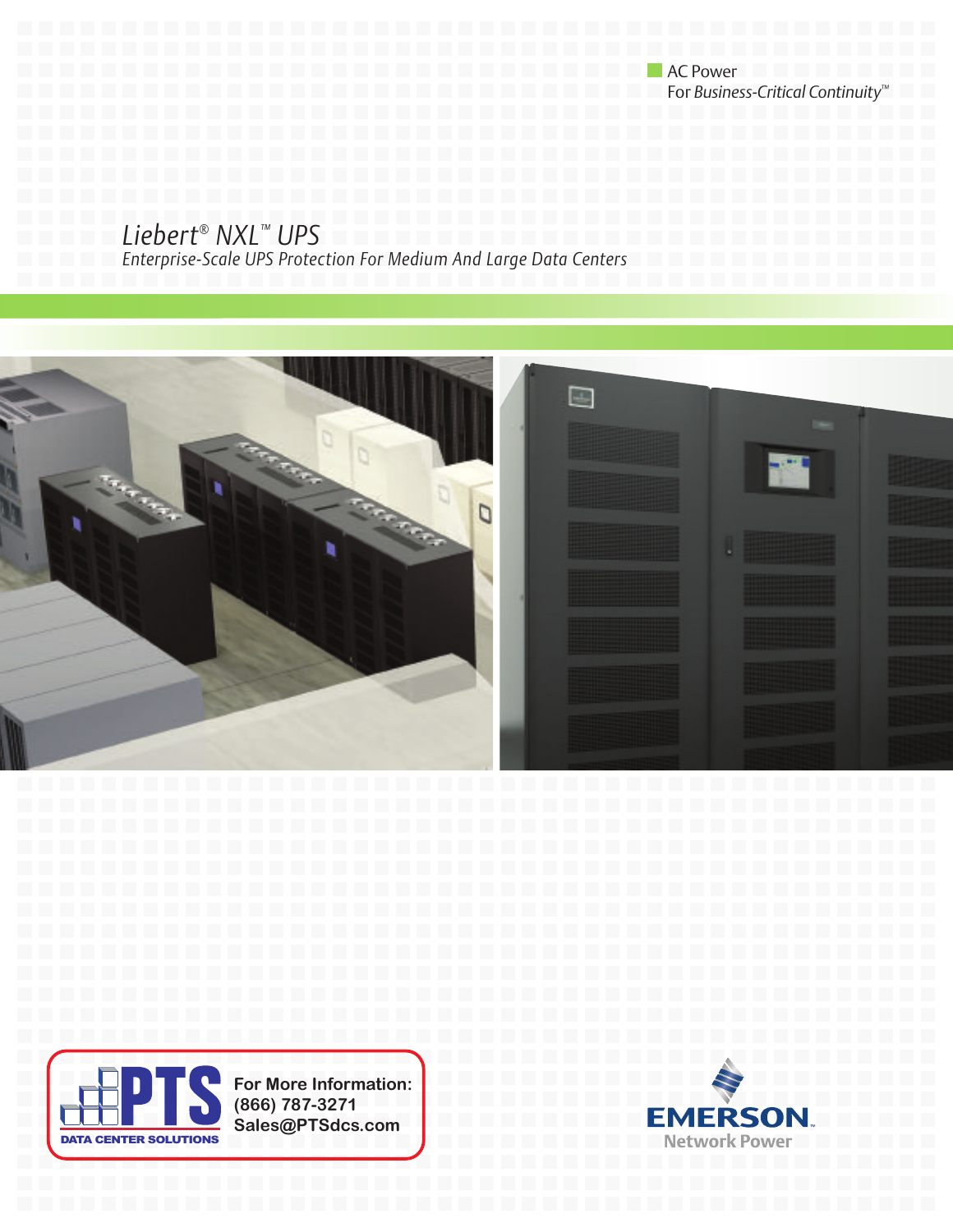# *Data Centers Demand Power Availability—And Much More*

**As critical power requirements in today's high availability data centers continue to increase, IT and facility managers are seeking greater power capacity along with superior reliability and energy efficiency. There's a new high power UPS from Emerson Network Power that meets these needs.**

*Liebert NXL: Advanced Global UPS Platform From The Industry Leader In Large UPS Systems*

Liebert® NXL™ UPS systems from Emerson Network Power utilize the latest power protection technology to create a new level of reliability and efficiency for data center applications.

Liebert NXL UPS systems support high power applications in medium to large data centers that are facing growing power demands. The systems are designed to provide excellent dynamic performance with the ability to handle virtually any input condition—while still providing computer grade output to the critical load.

The industry leader in large UPS systems, Emerson Network Power offers the largest and most comprehensive support network, including applications engineering, project manangement, a witness test facility to offer proof of performance, and the industry's largest global service network.

## **Liebert NXL is the right choice for critical, high power applications:**

- The first large UPS to be tested and UL Listed to UL 1778 fourth edition. This more harmonized internationalized standard requires testing of every specification, for a more stringent and reliable UPS.
- Handles a wide window of input distortion, including power from backup generators.
- Robust design allows operation at 100% load under a "stack-up" of conditions that would require other systems to de-rate their output or compromise system availability. Simultaneous conditions such as clogged air filters, high ambient temperature, high altitude, and low or high line conditions have been mitigated to ensure full rating at 100% operating loads.
- High inverter overload rating allows the UPS to stay on inverter delivering full regulated power, even in overload situations.
- Continuous duty rated Static Switch ensures maximum fault clearing capability in case of extreme overload or downstream short-circuits.

## **Liebert NXL—Stack Up Performance**

| <b>100% Load</b>                      |  |  |  |  |
|---------------------------------------|--|--|--|--|
| <b>Low &amp; High Line Conditions</b> |  |  |  |  |
| 40°C / 104°F Temperature              |  |  |  |  |
| <b>50% Clogged Air Filter</b>         |  |  |  |  |
| <b>Fan Failure</b>                    |  |  |  |  |
| <b>High Altitude1500 Meters</b>       |  |  |  |  |

Liebert NXL is designed to handle all severe conditions simultaneously and still support 100% load with no need for derating.



## **2**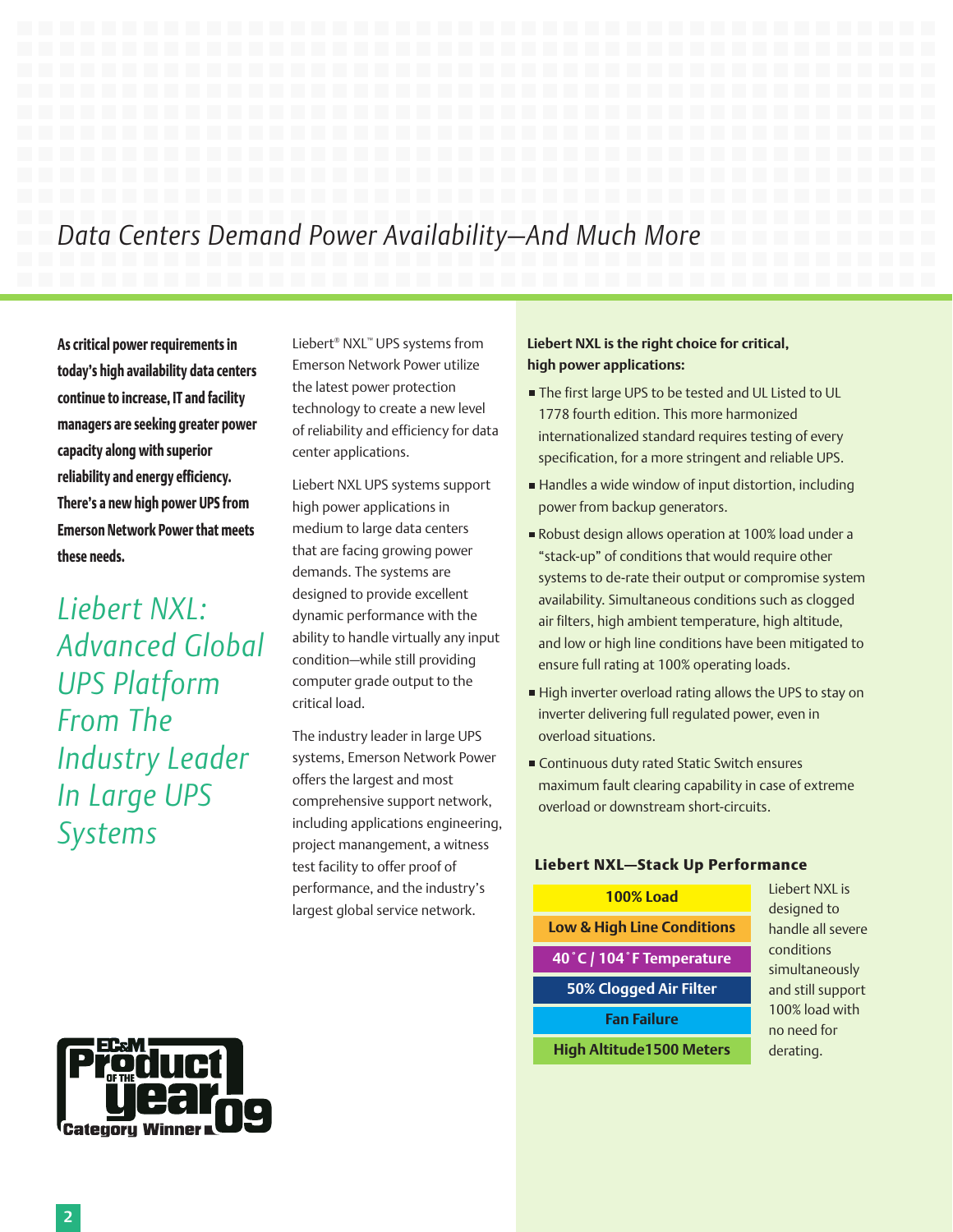

**Matching ancillary cabinets allow line-up installation with internal cabling, offering savings on installation cost and footprint. Shown: Battery Cabinet, 250kVA UPS, Maintenance Bypass Cabinet.**

## **New Technology For A New Level Of Performance**

With over four decades of the most reliable UPS systems, and the industry's most experienced engineering resources, Emerson Network Power has delivered the Liebert NXL—the latest generation of high availability, high performance UPS for critical data center equipment.

- **Employs the latest generation insulated** gate bipolar transistors (IGBTs) and advanced inverter logic with active harmonic control for enhanced performance under a wide range of power conditions.
- Provides high efficiency, up to 94%, but more importantly, the efficiency is optimized with a very flat efficiency curve that peaks at about 50% load where most UPS systems, especially redundant UPS systems, are operating. This results in significant savings on the energy bill.
- Digital control technology provides precise, drift-free regulation of system operation.
- Supports leading power factor loads up to 0.95 without derating, addressing the power needs of current and future generations of computers.

#### **The Liebert NXL UPS is Ideally Suited For:**

- **Enterprise data centers**
- Government
- Healthcare
- **Finance**
- **Education**
- **Insurance**
- or any other application requiring high levels of power availability and computer-grade power quality

## **Flexibility:**

- Matching battery and maintenance bypass cabinets for easy configuration.
- **Top or bottom cable entry.**
- **Front access for installation and service.**
- Available in single-module and multi-module configurations.
- Ship-ahead I/O section can be installed before UPS installation (250-400 kVA).
- Easy, safe access for adding or changing monitoring cards without shutdown.

#### **Higher Availability:**

- Superior handling of present and future leading power factor computer loads.
- High fault current withstand capability.
- **Color touch screen display improve user interface and reduce** risk of human error.
- Built-in galvanic isolation offers maximized noise attenuation.
- **Excellent dynamic performance.**
- Liebert ActiveStar® Digital Signal Processor (DSP) controls no potentiometers.
- Multi-module configurations provide redundancy in high-availability systems.
- Module level redundant components—fans, power supplies, communications cards.
- Up to .95 leading power factor load performance without derating.
- 100 % continuous-duty static switch.
- Generator and utility friendly with low current distortion.

#### **Lowest Total Cost Of Ownership:**

- **Front access for installation and service.**
- Reduced installation and service time.
- Up to 94% operating efficiency.
- **Optimized part-load efficiencies.**
- **Improved cable access results in faster installation.**
- Inter-cabinet cabling requires less wiring.
- Built-in battery cabinet breaker isolates string for ease of service.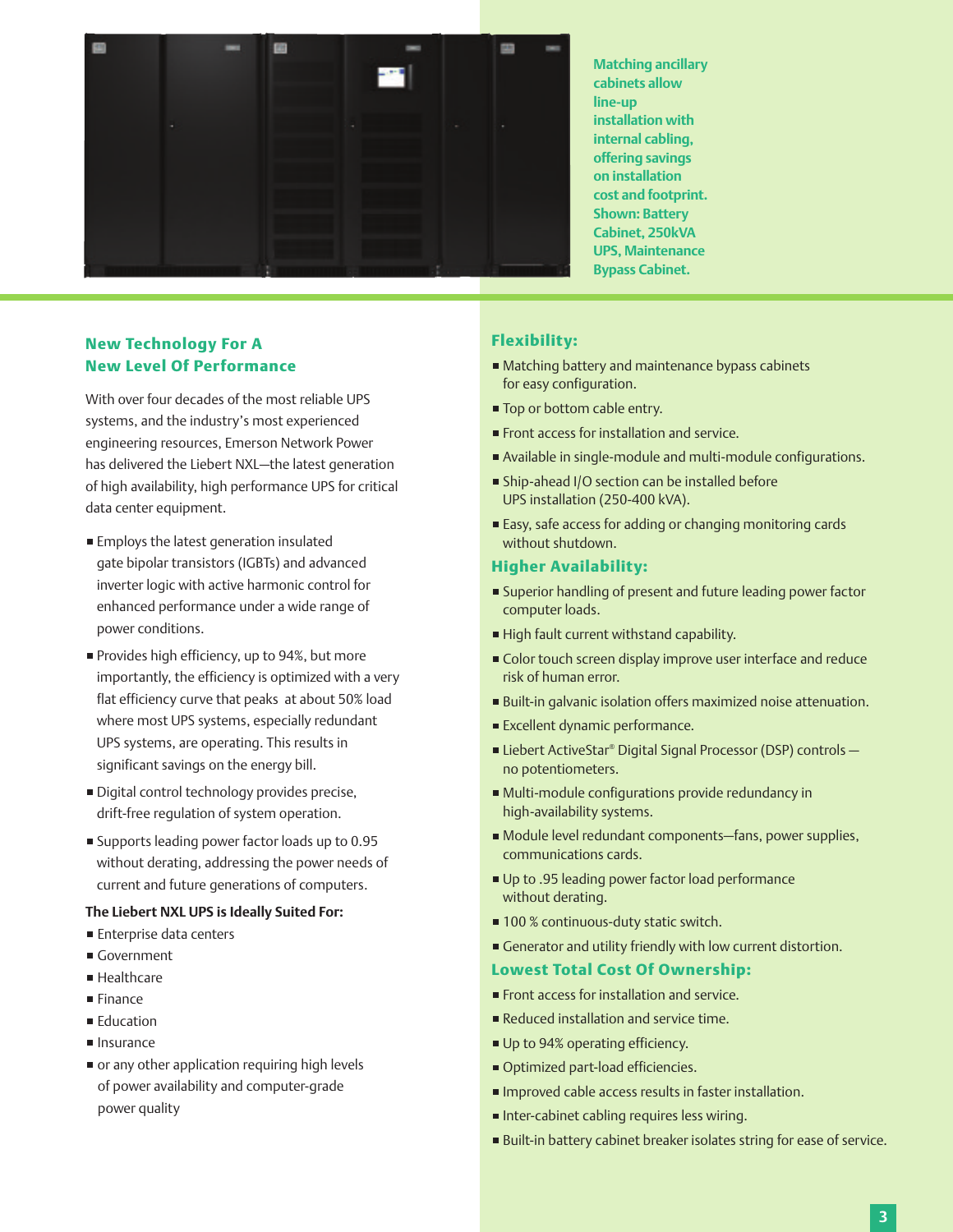# *More Ways To Achieve The Level Of Protection And Reliability You Need*

#### **Single-Module Configuration**

Single-module systems provide a basic protection configuration. The critical bus is powered by a single UPS system with bypass capability. The Liebert NXL is available in 250, 300, 400 and 750 kVA single-module models.

#### **Multi Module Configurations**

Liebert NXL units can be paralleled to obtain higher total capacity or to obtain redundancy. Many facilities have added redundant UPS modules to their critical power systems, to meet the need for maximum reliability. A redundant UPS system adds fault management capability by preventing a single module or single battery failure from taking down the critical output bus. Use of redundant UPS modules also improves maintainability since one UPS module at a time can be taken off-line for service without shutting down the whole system.

Liebert NXL modules can be paralleled in 1+N as well as N+1 configurations, both configurations allows paralleling of up to 6 modules.

#### **1+N Parallel Configuration**

- Paralleling of single UPS units, offers easy scalability for increased capacity or redundancy
- Each unit has its own static switch for bypass
- **Provides redundant capacity without the need for a** system control cabinet

#### **N+1 Parallel Configuration**

- Paralleling of Multi Module units, without built-in static switch
- Requires System Control Cabinet with centralized static switch
- System Control Cabinet can be easily integrated into any switchgear solution
- System rated static switch with bypass breaker offers high fault clearing capability, and high availability
- **Centralized monitoring allows good visibility and easy** control of total system

#### **Liebert NXL Single Module System One-Line (250-750 kVA)**



### **Liebert NXL 1+N Multi-Module System One-Line (250-750kVA) Distributed Static Switch**



## **Liebert NXL N+1 Multi-Module System One-Line (750 kVA) Centralized Static Switch**

AC Input

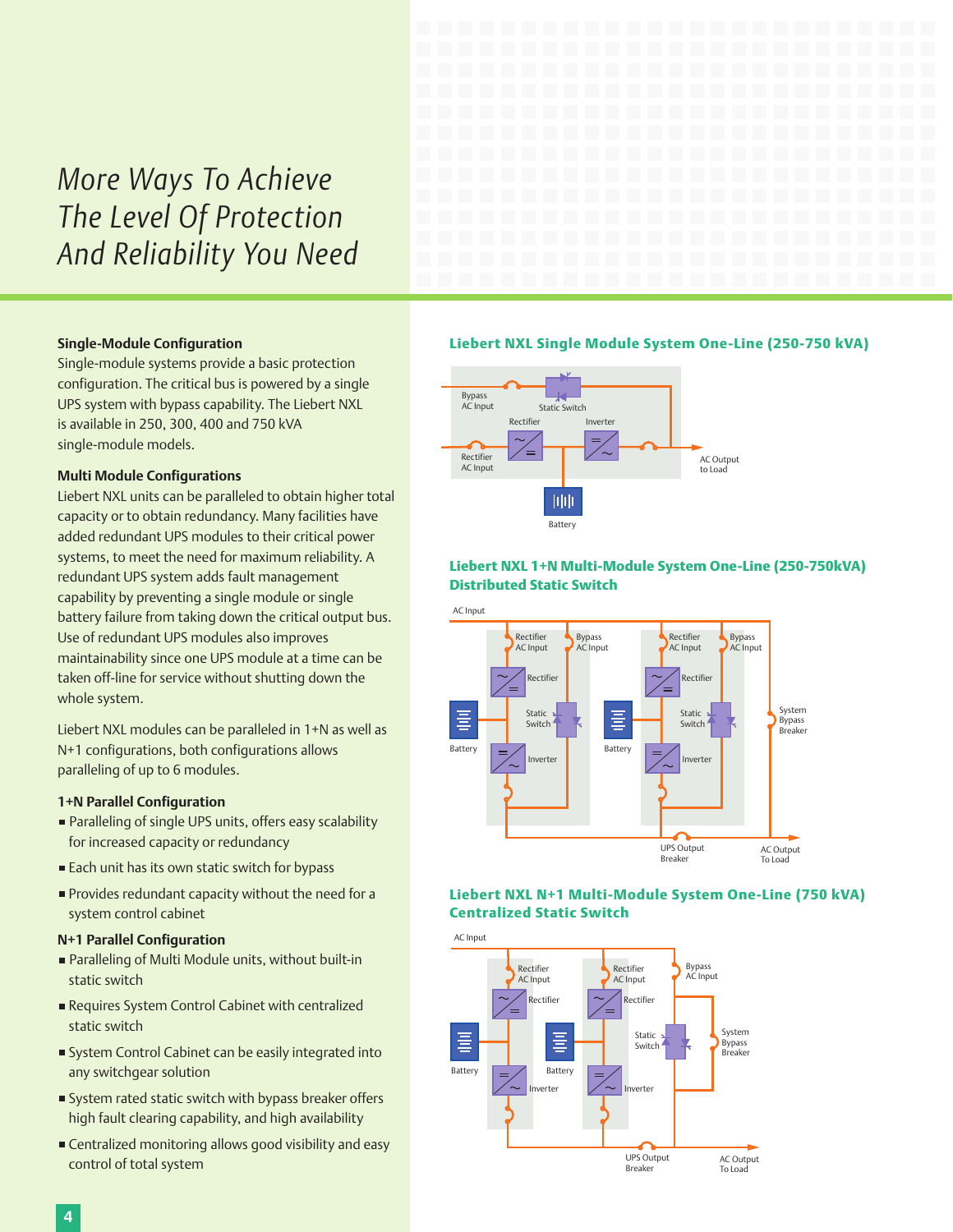# *Designed For Ease Of Installation, Operation And Service*

## **Double Doors**

NEMA1 compliant even with the first set of doors open, to allow safe and easy replacement of air filters or for the addition of Liebert IntelliSlot cards without shutting down the unit.

#### **Modular Design**

All main sub-assemblies are slide out modular design to allow fast maintenance and service.



## **Liebert NXL I/O Cabinet**

Standard included Liebert SiteScan interface



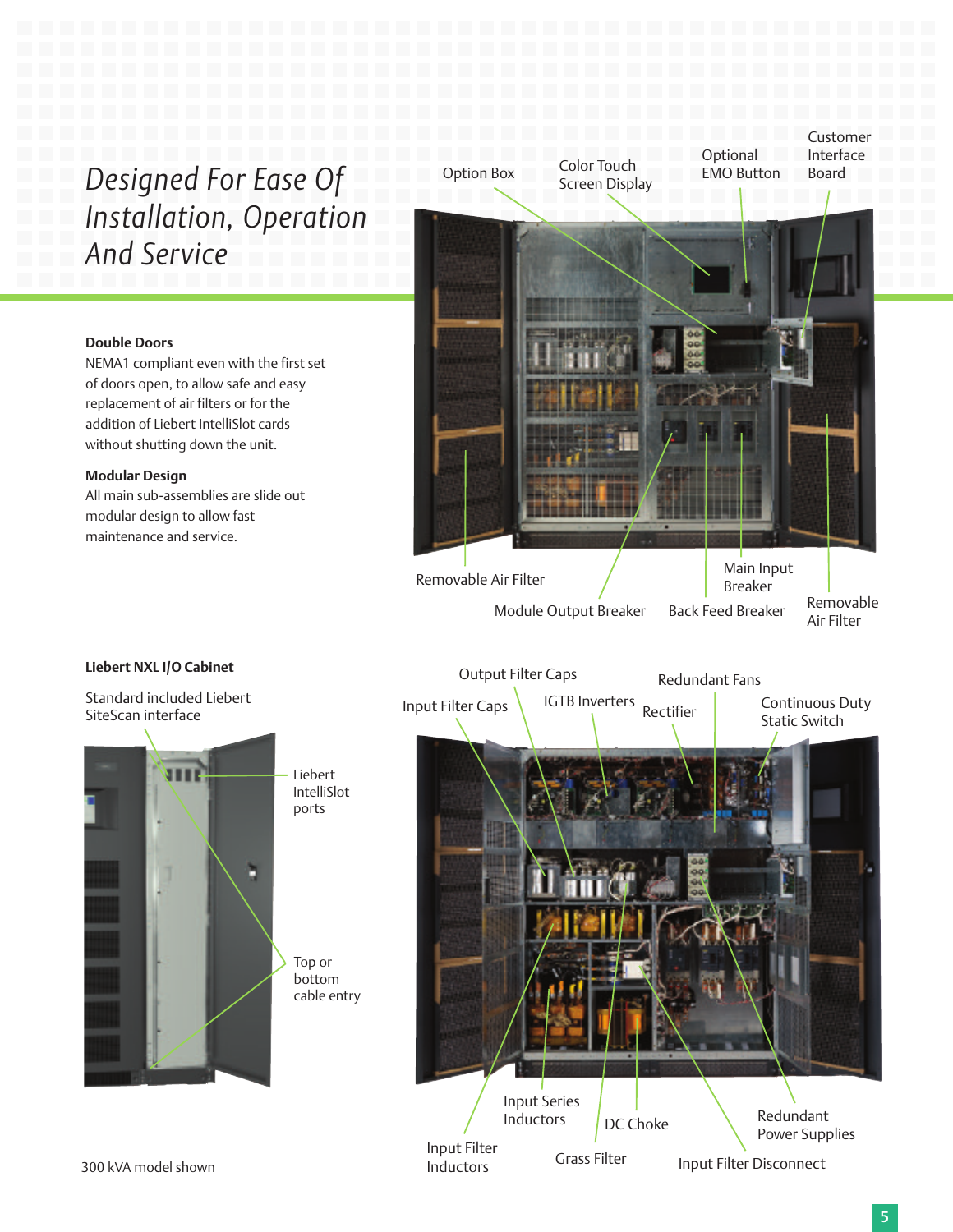## *Outstanding Features Make Liebert NXL The New Benchmark In Large-Scale UPS Systems*

## **Liebert NXL Standard Features:**

- 6 pulse phase controlled SCR rectifier for 250-400kVA; 12 pulse for 750kVA
- Input filter with fuses
- Automatic input filter disconnect for input power factor control
- Copper galvanic isolation transformer
- Continuous duty static bypass with internal back feed breaker
- Redundant cooling fans
- **Two step input current limit**
- Two step battery charger limit
- Automatic retransfer
- DSP controls
- Back-lit color touch screen display
- Temperature compensated battery charging/battery load test
- Top and bottom cable entry
- Latest UL 1778 Rev. 4 Construction

## **Liebert NXL Factory Installed Options:**

- Up to two programmable relay board-8 NO/NC contacts each
- Up to two input contact isolator boards-8 user programmable alarm inputs each
- Single input bus kit (250-400 kVA)
- Emergency Module Off (EMO)
- **Display Keylock**
- Breakers 65kAIC—Standard 100kAIC—Optional

## **Liebert NXL Field Installed Options:**

- Remote Status Panel
- External Temperature Sensor—Included with matching battery cabinet
- Load Bus Sync



**Liebert NXL (250-400 kVA)**

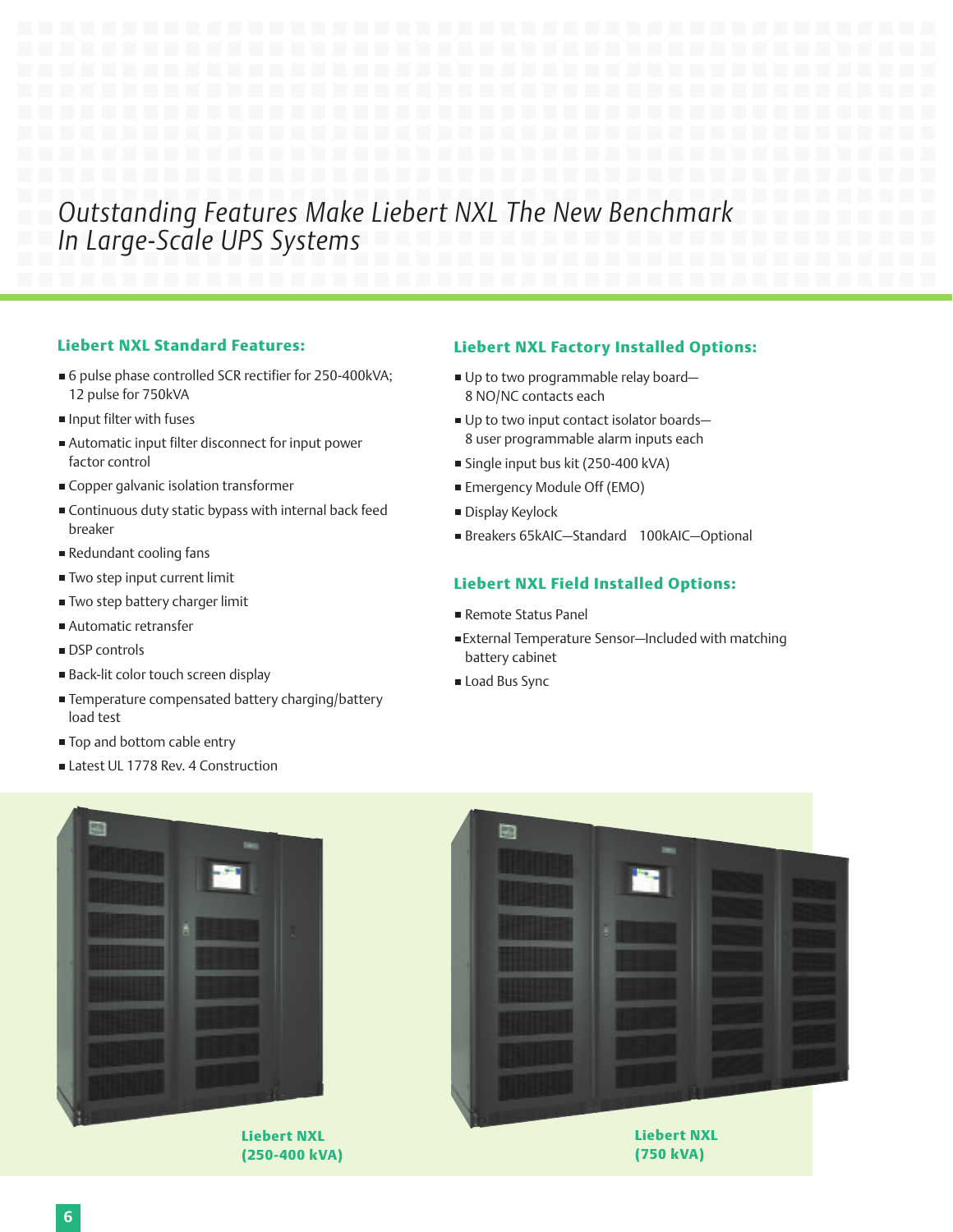## *System-Matched Ancilliary Products Enhance System Flexibility and Availability*

A comprehensive line of ancillary products provide a matched, tested and reliable power line-up, customized for your system and site needs.

m



## **Liebert NXL Maintenance Bypass Cabinet (MBC)**

- Allows UPS maintenance without load power down
- Attached and standalone models available
- Matched line-up design
- Top and bottom cabling
- 2 breaker configurations
- Optional Key Interlock System
- Optional Emergency Power Off (EPO)

## **Liebert NXL Matching Battery Cabinet**

- System matched for all Liebert NXL systems
- Optional Alber BDSi integrated battery monitoring
- **Breaker for safe battery** service without shutdown
- **Parallelable for extended** runtime or redundancy



## **Module Battery Disconnect**

- External battery circuit breaker isolates the UPS module from external battery solutions
- Easy isolation of UPS for safe service
- NEMA-1 enclosure



## **Liebert NXL System Control Cabinet**

- For  $N+1$  parallel units, the System Control Cabinet controls the operation of the system, and also contains the system Static Bypass Switch
- Can be integrated into the switchgear of the customers choice
- Allows control of Parallel systems with up to 6 UPS units
- Draw out design Static Bypass Switch is Continuous duty type to ensure highest availability
- On-unit advanced color touch screen display allows easy monitoring and operation of the entire parallel system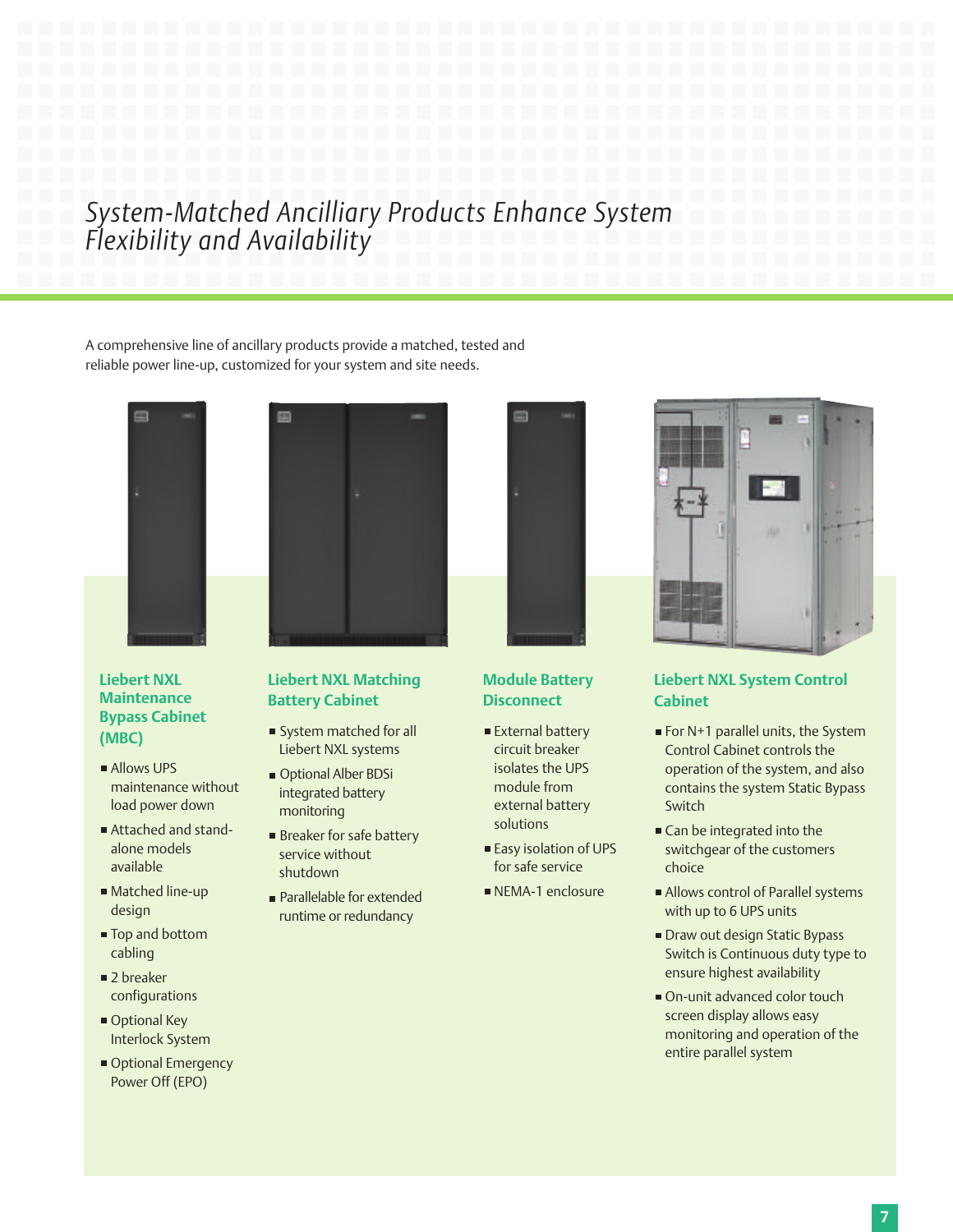## *Monitoring And Control Capabilities That Keep You Informed And In Charge*

## **Integrated Control And Monitoring Main Display Screen**

Liebert NXL has a large, color touchscreen display that leads the user through logical menu sequences to view needed information.

The color, backlit, micro-processor based display is autonomous of the system control logic. The simple menu-driven system virtually eliminates the possibility for human error.

The large touch screen display can be set to show a system one-line diagram or mimic panel. It can also display advanced metering information, alarms, configuration or start-up/shutdown/transfer information.

- Ouickly check operational status.
- Monitor power flow through UPS along with all meter readings.
- Menu-driven operator procedures to ensure safe operation.
- Check status reports and history files.
- Adjustment of programmable parameters (access limited by security access function).



When UPS goes into battery mode, it is vital to ensure that your batteries have enough life to run the system until the generators are available. The Liebert NXL has the ability to monitor the expected run time of the batteries and provide alarms.

## **Battery Cycle Monitor**

The Liebert NXL system firmware collects and retains information on the last 132 events that involved discharging the UPS battery. The battery discharges are categorized by discharge duration, and crucial event details are stored, providing onscreen access to information that affects battery health. Summary information on the total number of events, cumulative ampere hours and the total discharge time since a given date is also stored and available for review. All information may also be collected remotely through the Remote Service Terminal application program.



#### **Liebert NXL Display Screen**





## **Liebert IntelliSlot Web Card**

Liebert IntelliSlot Web Card and Liebert IntelliSlot™ 485 interface card provide connection to Liebert SiteScan Web, for access to real-time control plus the tools to analyze important data about Liebert equipment. They allow the operator to access current data and interact with graphic programming logic in real-time, for full control functionality.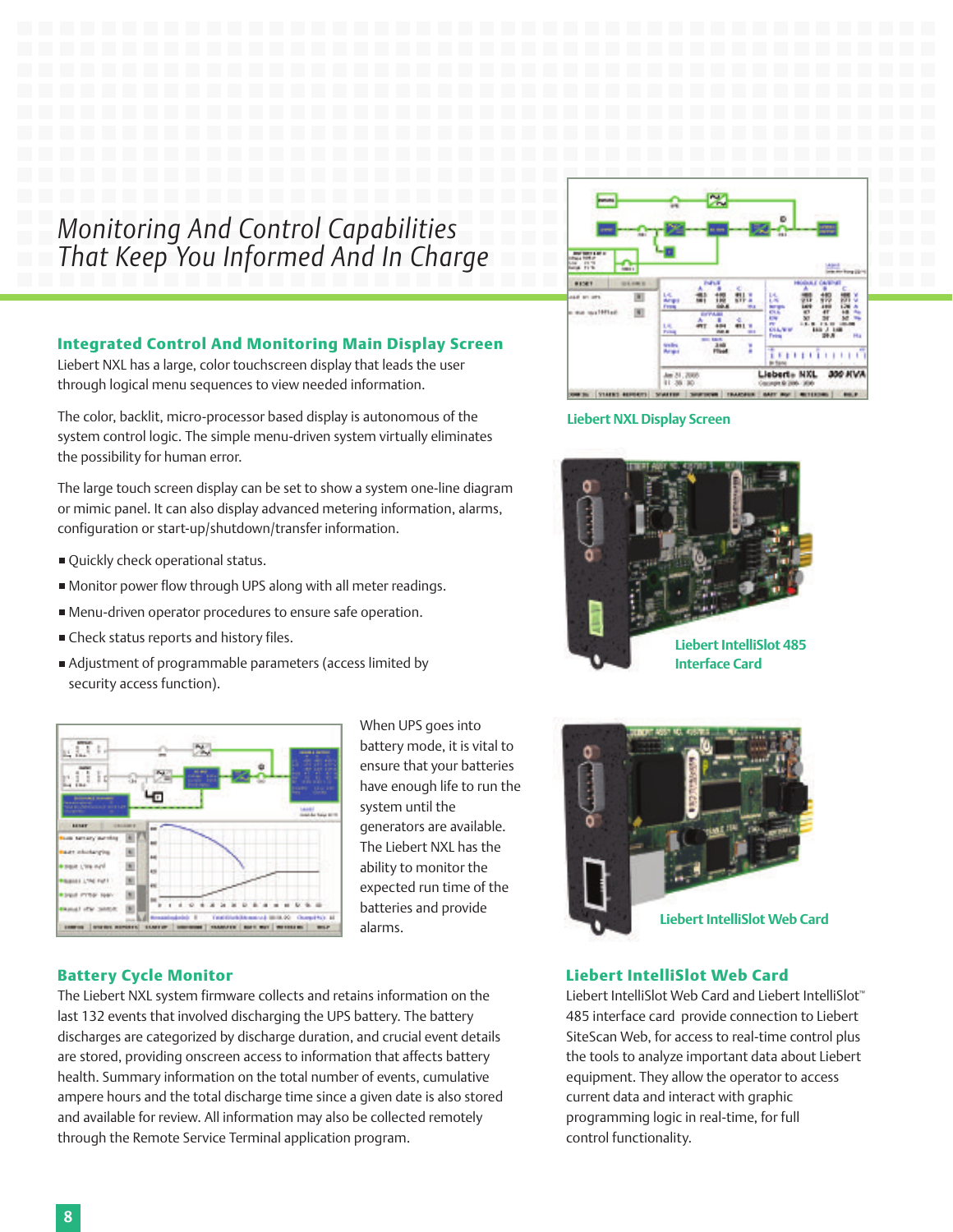

#### **Battery Monitoring Options**

Liebert NXL battery cabinets are available with factory integrated Alber BDSi battery monitoring. This factory installed and tested system continuously monitors and diagnoses battery parameters. The reporting function keeps data center personnel informed of battery health, and allows proactive battery replacement at the right time—not prematurely or after a cell failure. Battery monitoring may also be managed by Liebert Services, ensuring proper, timely maintenance by local, trained Customer Engineers.

Alber battery monitoring systems are also available to monitor and report on the health of wet cell batteries.

Features include:

- Windows-based software for real-time viewing, automatic data collection, data analysis, and report generating.
- Integral Ethernet network card and/or a dial-up modem as standard.
- Remote notification to third party systems via Modbus and networks.
- Scans pertinent battery parameters every 4 seconds, including total voltage, cell voltage, current and temperature.
- Automatic proactive internal DC resistance tests.
- Discharges are automatically detected and data saved for retrieval.
- Trend analysis provides the ability to analyze performance and aid in trouble shooting.



**Albér BDSi Integrated Battery Monitoring for Liebert NXL Matching Battery Cabinets**

## **Liebert SiteScan® Web Centralized Monitoring Integration**

Liebert SiteScan Web centralized monitoring software offers maximum control, monitoring and visibility to Liebert NXL. All Liebert monitoring software solutions are preprogrammed with the alarms and data recording features critical to system oversight. The Liebert NXL also comes with the ability to output data directly to your network for integration with other monitoring systems. Multiple communication card options are available to deliver outputs and protocols required.



**Liebert SiteScan Centralized Site Monitoring Provides Visibility and Control of All Data Center Support Equipment.**



**Albér BDS-256XL Monitors and Reports on the Health of Wet Cell Batteries**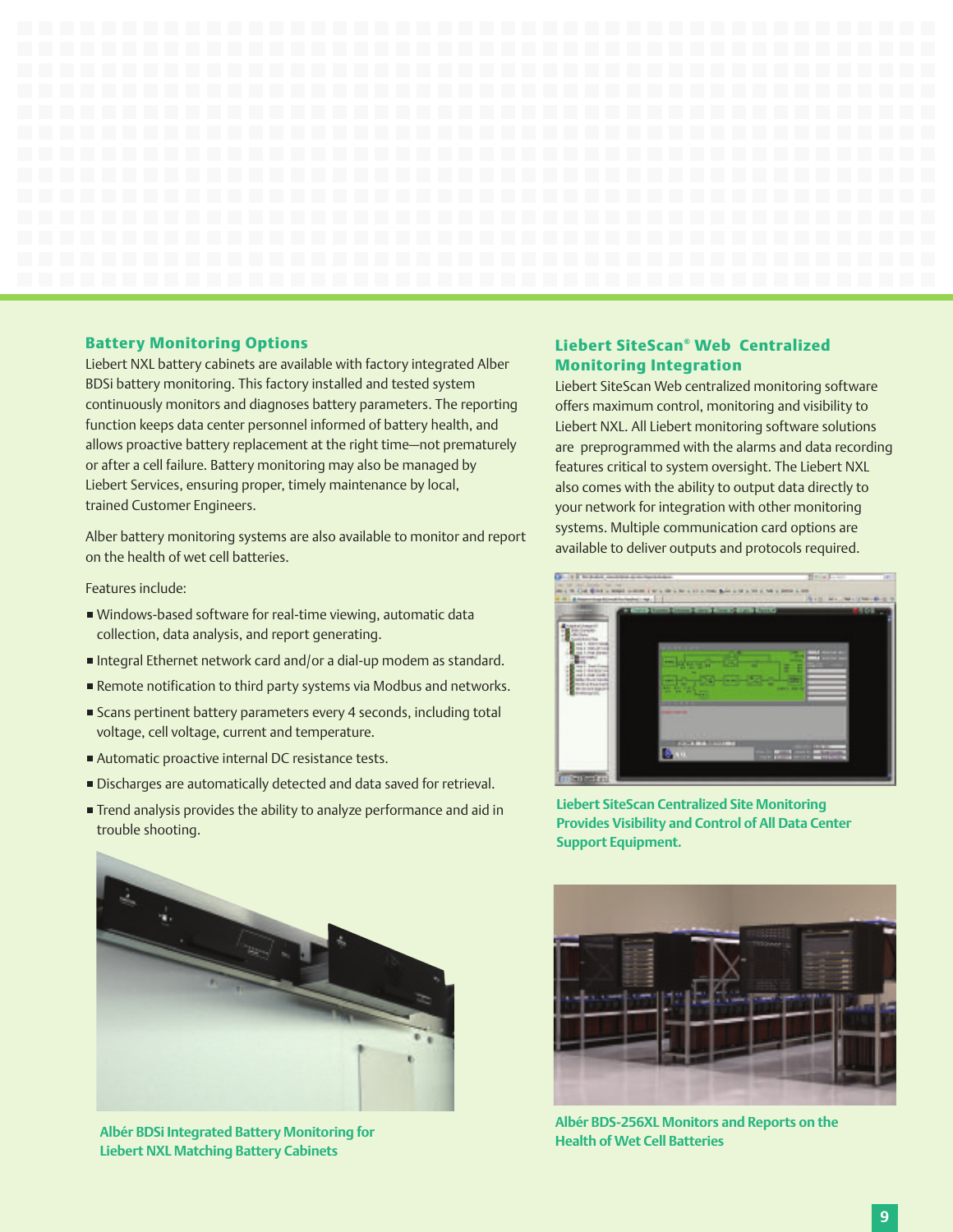## *The Quality And Service Difference*

#### **System Witness Testing**

The Liebert Adaptive Power Witness Test Center for large UPS systems is a state-of-the-art test facility designed to provide customers with preinstallation testing of the performance, interoperability, and efficiency of Liebert power modules and systems under a variety of conditions. Located in Delaware, Ohio, the 25,600 square-foot facility, including a 2,600 squarefoot customer observation station, is the largest and most comprehensive in the industry.

Testing includes individual modules as well as the complete power system including large UPS modules such as the Liebert NXL and Liebert 610 system and associated support systems—and is essential to the smooth, rapid installation and commissioning of large power systems. Customers leave the Liebert Adaptive Power Witness Test Center with documented proof and confidence that their multi-module power system will seamlessly operate in accordance with business-critical availability requirements.



## **Typical UPS system verification, testing and test capabilities include but are not limited to the following:**

- DC functions
- **Transfer functions**
- Alarms and display verification
- Parallel module tests
- Module and system Internal fault testing such as component failures or power supply failures
- Module and system loading from no load up to 150% load
- Unbalanced loading
- Non-linear loading
- Battery discharge simulation
- Module and system step loading from 0 to 100%
- **Short circuit tests**
- Integrated tests with UPS, flywheels, switchboards, static switches, power distribution, etc
- Integrated load bus sync testing with multiple UPS systems
- Integrated powertie testing
- Integral switchgear testing
- **Power quality meters**
- High resistance ground
- **Power monitoring**
- Mimic panels
- **Current and voltage harmonic analysis**
- **Acoustic Noise**
- Key interlock systems
- **PLC** or relay based transfer controls
- Module and system level full load heat runs
- **Infrared scanning**
- **Thermal scanning**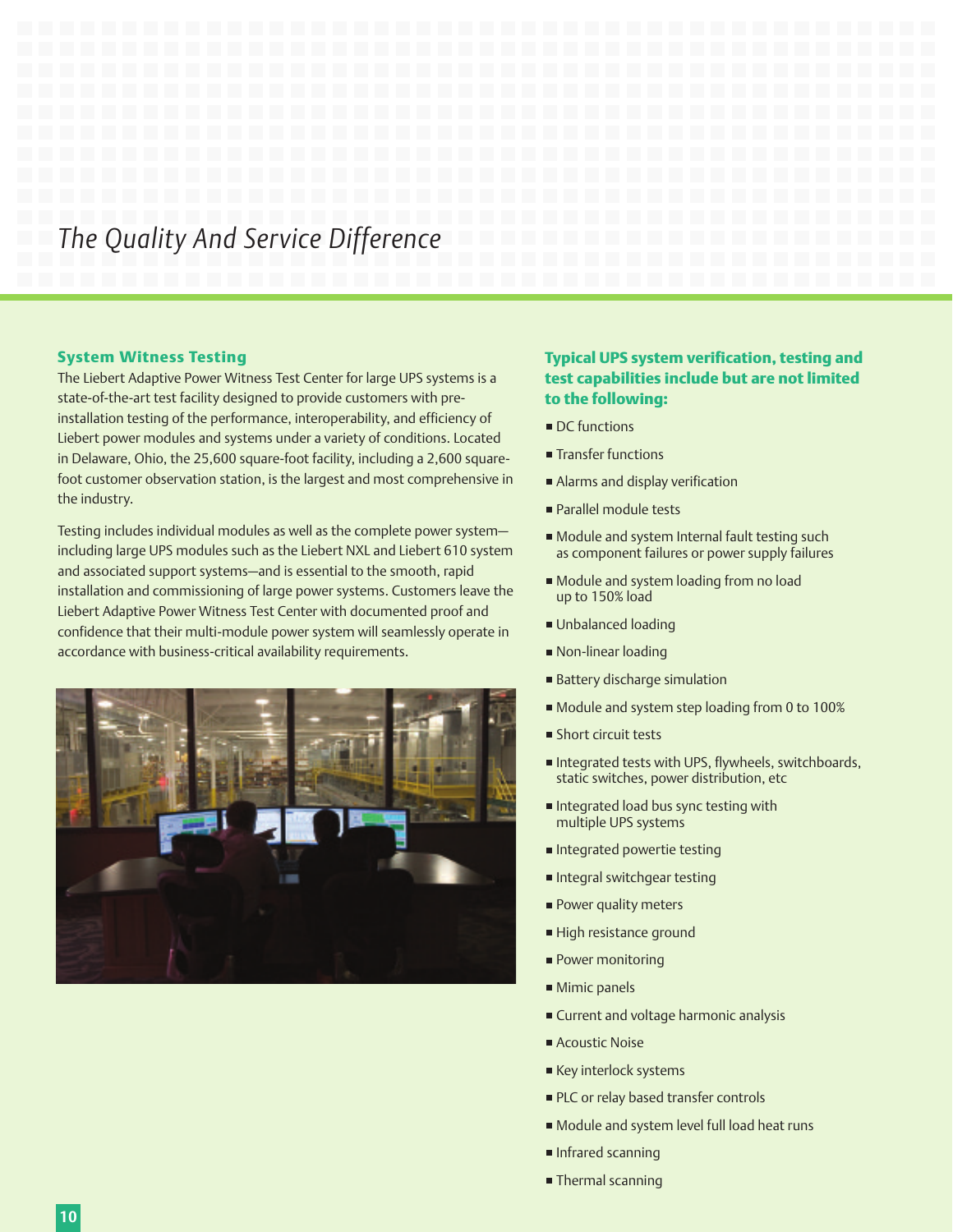

#### **Service Options**

Liebert Services brings you a time-tested record of performance. Our on-site response time averages under 2 hours. For this and other reasons, nearly 100 percent of our customers recommend us.

- We have hundreds of certified engineers on staff. Each year, they undergo more than 60,000 total hours of technical training. This team is available 24x7x365 to provide application support to you.
- Our safety record is unparalleled. So is our commitment to training, in everything from low-voltage electric and OSHA lock-out/tag-out to routine safety audits and adherence to ISO standards.
- We offer a comprehensive, advanced logistics support system, with more than 7,000 unique parts stocked. We fill 97 percent of emergency part orders in less than 24 hours, and all parts are fully factory certified.
- At Liebert Services, trained professionals are available to take your call when you need us most. Our Customer Resolution Center answers hundreds of thousands of calls per year, with an average resolution time of only two and a half minutes.





## **Protect Your Bottom Line**

This analysis is a preliminary look at the connection between preventive maintenance and UPS system reliability for Liebert equipment. It indicates that the number of preventive maintenance visits and the service engineer's level of training have a substantial impact on system reliability. The research supports Emerson's recommendation of at least two PM visits per year, but also makes the case for more PM visits for data centers where downtime is unacceptable. Depending on the cost of downtime for a particular application, a high return on investment can be realized in many cases by increasing PM frequency.

- Regular OEM preventative maintenance increases the mean-time between failures. For instance, the MTBF for a system that receives one annual PM is 10 times greater than a system that receives zero PM.
- By contrast, a system that receives four annual PMs, as opposed to zero PMs, increases its duration between failures by 51 times.
- Data is based on MTBF analysis for three-phase UPS systems (≥ 100kVA) with an Emerson Network Power service agreement between 2002 and 2007.